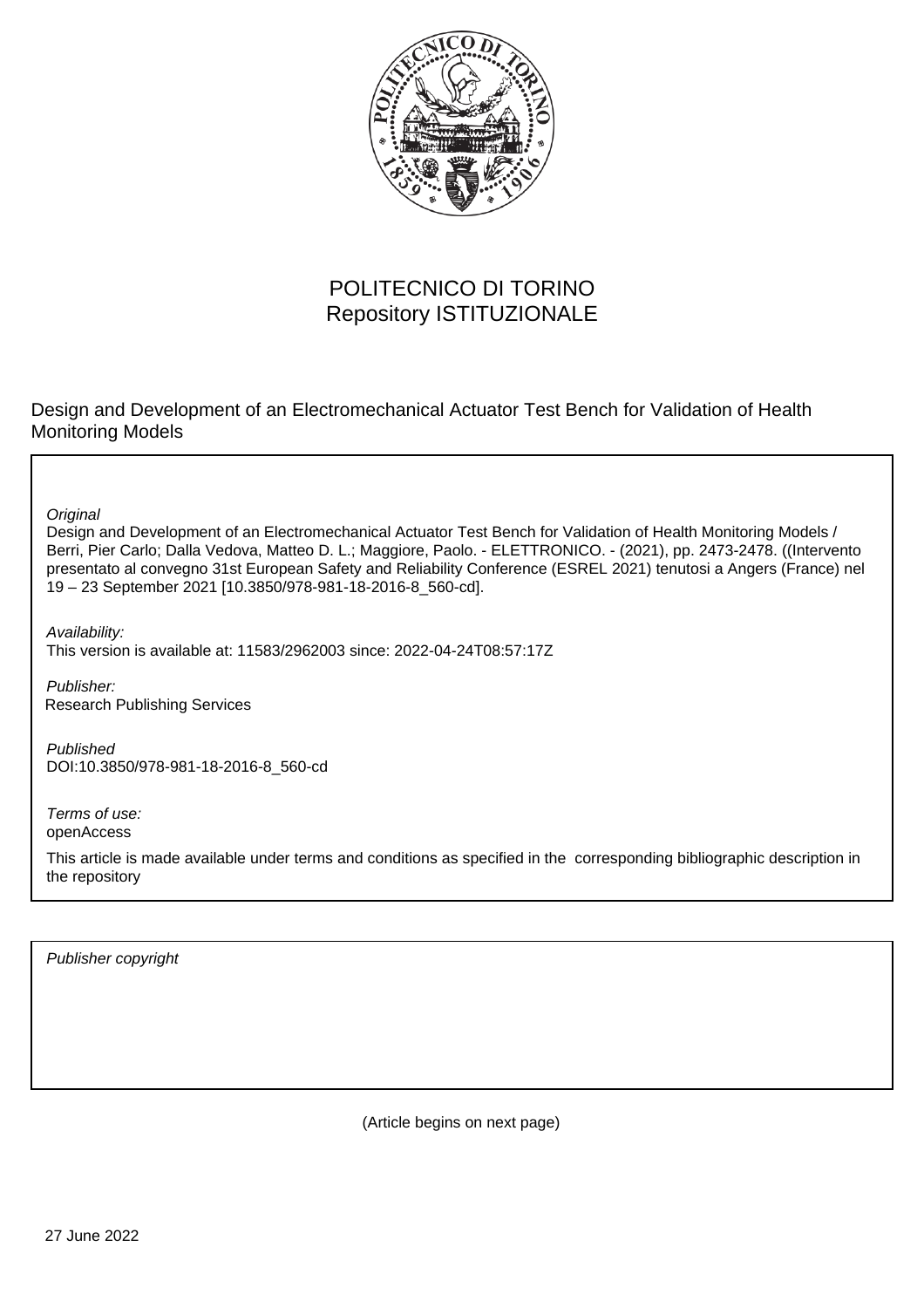Design and development of an Electromechanical Actuator test bench for validation of health monitoring models

#### Pier Carlo Berri

*Dept. of Mechanical and Aerospace Engineering, Politecnico di Torino, Italy. E-mail: pier.berri@polito.it* 

## Matteo D.L. Dalla Vedova

*Dept. of Mechanical and Aerospace Engineering, Politecnico di Torino, Italy. E-mail: matteo.dallavedova@polito.it* 

Paolo Maggiore

*Dept. of Mechanical and Aerospace Engineering, Politecnico di Torino, Italy. E-mail: paolo.maggiore@polito.it* 

Electromechanical Actuators (EMAs) for aircraft flight controls are progressively replacing hydraulic systems in safety-critical applications. Hence, simple and accurate EMA numerical models are required for the real-time health monitoring of such equipment, as well as more detailed and computationally intensive simulations for design and training of machine learning surrogates. In order to validate these models, we developed a dedicated EMA test bench (Figure 1) intended to replicate the operating condition experienced by common flight control actuators. The bench is highly modular, allowing to easily replace components and test different EMA architectures. In order to contain costs and time associated to the development, we made extensive use of off-the-shelf hardware; most of the custom designed parts were manufactured through rapid prototyping techniques.

The test bench is able to simulate the operation of the actuator in nominal conditions and in presence of incipient mechanical faults, namely a variation of friction and an increase of backlash in the reduction gearbox. Sensitivity to electrical fault modes will be included in a future upgrade. The output of the test bench was compared to the predictions of numerical models in nominal conditions. The results showed a good matching between the two systems, which is promising for the use of such models within real-time health monitoring routines.

*Keywords*: Experimental validation, Lumped parameter models, Test bench, Electromechanical Actuator (EMA).

## **1. Introduction**

Most approaches to Prognostics and Health Management (PHM) rely either on model-based or data-driven methodologies, or on a combination of the two. In common strategies for Model-based PHM, a physics-based digital twin of the system is employed to monitor the behaviour of its physical counterpart: the response of the monitored equipment is compared to that of the model, and the discrepancies are analysed in search of early signs of incipient faults. By contrast, data-driven methodologies rely on machine learning algorithms, trained offline to identify failures from the measured response of the monitored system.

In either case, physics-based models of the monitored system are required in the process. In model-based approaches they are employed directly in the PHM process, while in data-driven approaches they are employed to generate the datasets needed to train the machine learning algorithms: indeed, field data is usually insufficient to characterize efficiently the behaviour of a system in presence of unlikely events like failures.

Ekanayake et al. (2019) provides a review of modelbased strategies for fault detection and failure prognosis. Gorinevsky et al. (2002) employ detailed physical models to detect incipient faults of aircraft Auxiliary Power Units (APUs). Cubillo et al. (2016) compare several modelbased approaches available in literature applying them to mechanical equipment such as gears and bearings. A review of data-driven approaches to PHM is proposed by Soualhi et al. (2019). Tobon-Mejia et al. (2012) propose a combination of Wavelet Packet Decomposition (WPD) and Gaussian Hidden Markov Models to predict failures of rotating equipment. A regression model based on Multi-Layer Perceptrons (MLPs) is employed for failure prognosis of aircraft turbine engines by Elattar et al. (2018). Representative physics-based models of an engineering system shall reproduce the operation of the monitored equipment with high accuracy in a wide variety of operational scenarios. In addition, for PHM applications the computational time is often a critical feature: for model-based PHM the models are usually required to run in real-time, while the training datasets for machine learning approaches must include a high number of simulation. Hence, physics based models shall combine accuracy and representativeness with a suitable computational time.

*Proceedings of the 31st European Safety and Reliability Conference Edited by* Bruno Castanier, Marko Cepin, David Bigaud, and Christophe Berenguer Copyright © ESREL 2021.*Published by* Research Publishing, Singapore. ISBN: 978-981-18-2016-8; doi:10.3850/978-981-18-2016-8 560-cd 2473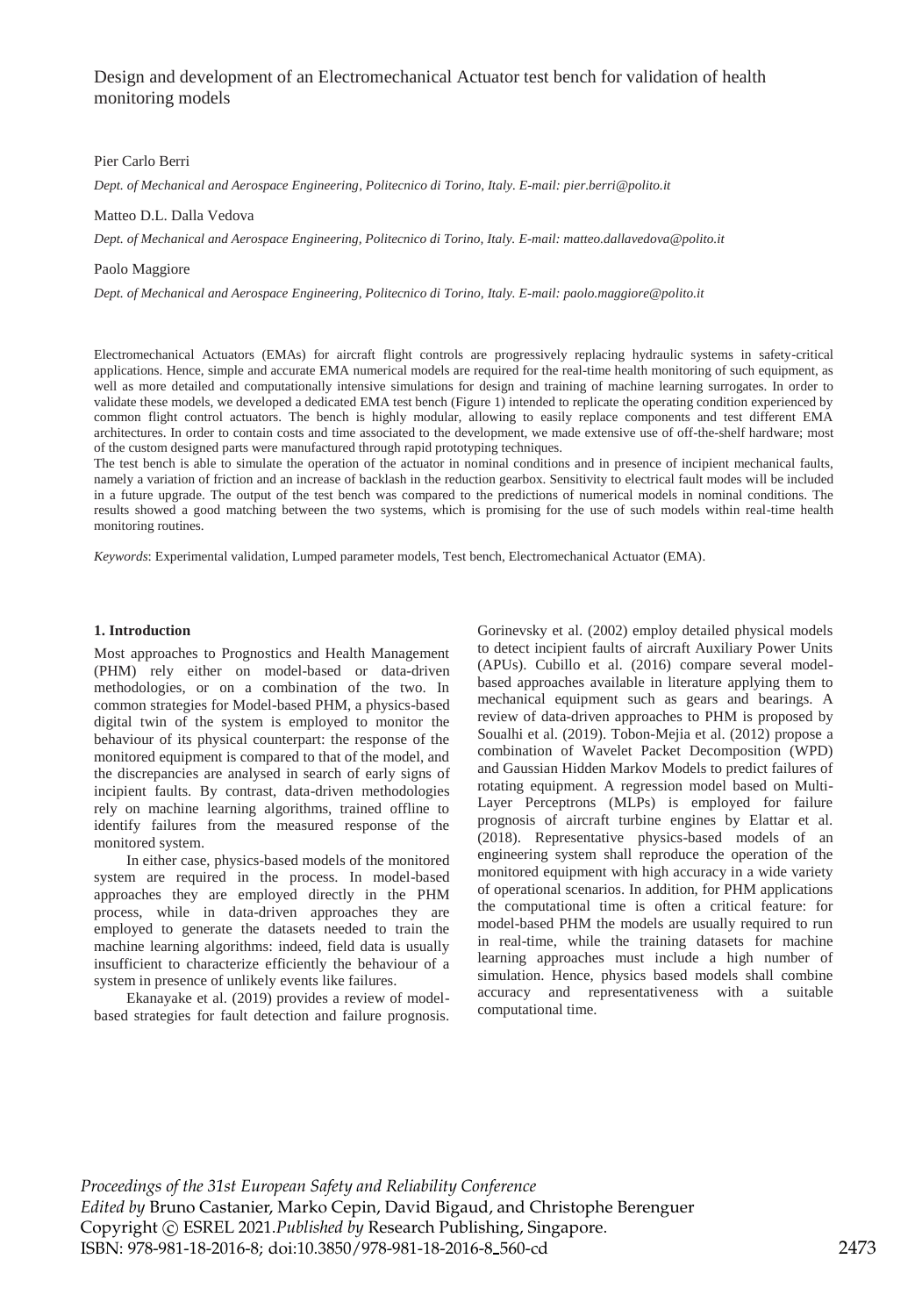For this reason, lumped parameter dynamical models are preferred to finite elements simulations where possible (Dalla Vedova et al., 2019).

In order to guarantee that the models reflect the behaviour of the monitored system, a validation campaign shall be carried out, either leveraging field data acquired during the operation of the equipment, or collecting experimental measurements on a physical test bench that simulates the real operating conditions of the system.

In this work, we describe the development of a dedicated test bench for the validation of PHM models of Electromechanical Actuators (EMAs) for aircraft flight controls. These devices use an electric motor and a transmission to control the position of a mechanical element. In aerospace and other vehicle applications, they are gradually replacing more traditional actuation technologies based on hydraulic and pneumatic power, providing better performances in terms of efficiency, weight and fuel consumption (Howse, 2003 and Garcia Garriga et al, 2018). Our test bench includes an industrial servomotor controlled in closed loop. It is connected to a custom mechanical transmission and a load simulator that reproduces the aerodynamic forces acting on a flight control actuator. A preliminary validation of the actuator models consisted in the comparison of its response with that of the test bench, and showed a promising matching between the two.

In this paper, Section 2 describes the lumped parameter dynamical model to be validated. Section 3 provides an overview of the test bench architecture. Section 4 discusses the results of the comparison between the model and the physical test bench.

# **2. Electromechanical Actuator Model**

This work presents the experimental validation of a high fidelity, lumped parameter model of an electromechanical actuator. The model was initially presented and discussed in detail by Berri et al. (2018a) for actuator architectures based on Brushless DC (BLDC) motors, and subsequently extended to Permanent Magnet Synchronous Motors (PMSM) (Berri et al, 2018b). The model is highly modular, and lends itself to be employed as a representation of different EMA layouts, characterized by different motors, mechanical transmissions, or control laws.

The model includes five main blocks that mirror the major subsystems of a physical EMA, namely:

- Control electronics: this block accepts in input the actual state of the actuator, in terms of position and speed, and the corresponding setpoints. The output of the block is the torque/current setpoint requested to the motor
- x *Motor power electronics*: this block manages the current/torque closed loop control of the brushless motor, as well as the phase commutation to keep the magnetic field of the stator synchronized with the angular position of the rotor and generate the requested torque. It accepts in input the measured phase currents flowing in the motor coils, as well as the current setpoint and the rotor angular position; the output of the block are the voltages applied to each phase of the motor. To speed up computations, the current control loop has a simplified architecture compared to that of the test bench; this may result in some discrepancies in the direct current and voltage signals.
- x *Motor electromagnetic model*: this block includes the three-phase equivalent RL circuit of the stator to compute the current flowing in the motor coils. In addition, the magnetic coupling of the rotor and stator is solved to determine the instantaneous torque generated by the motor.
- x *Motor-transmission mechanical model*: this block simulates the response of the mechanical branch of the EMA with a second order dynamical model. Several nonlinear effects are taken into account in the simulation, including: mechanical endstops, dry friction, and backlash.
- Load simulator: this block simulates the external load on the actuator. In previous works, it employed the aerodynamic model of the F-16 fighter jet available from Stevens et al. (2015), here replaced by a model of the physical load simulator installed on the test bench.

A schematic representation of the model is given by the block diagram of Figure 1, highlighting the information flow between the different subsystems.



Figure 1: Block diagram of the EMA dynamical model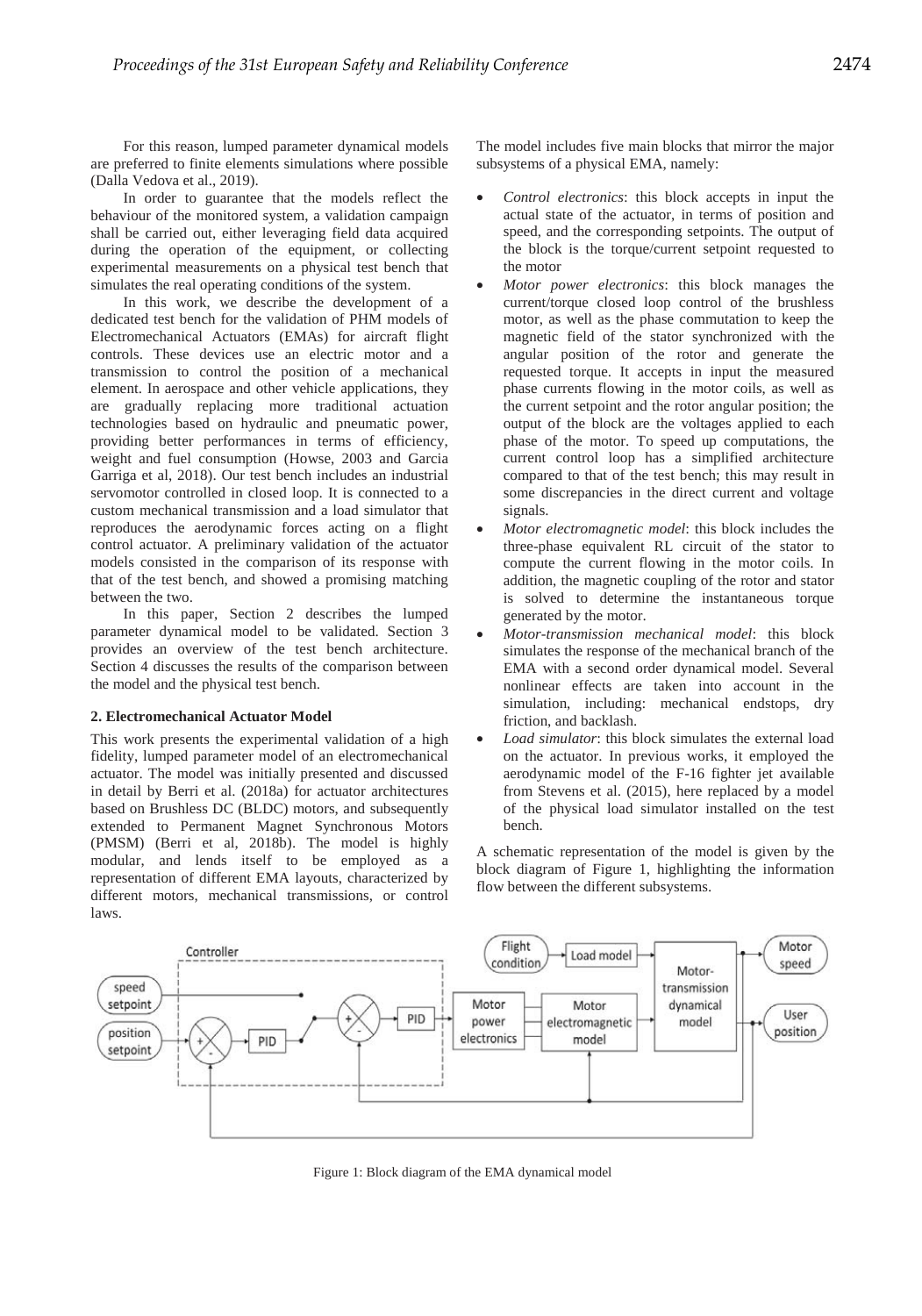# **3. EMA test bench**

A dedicated test bench was developed with the purpose of validating the response of the model described in Section 2 by the comparison with physical data. The test bench features a modular architecture that mirrors that of a typical electromechanical actuator for flight controls. The following sections describe in detail the major components and subsystems of the actuator.

## **3.1.** *Motor-Driver*

The actuation section of the test bench employs off the shelf hardware designed for industrial automation applications. This choice allowed to reduce costs and time associated with the design and development of the test bench, while keeping a high representativeness of the aerospace components considered in the study. Indeed, despite the higher cost and lower weight, aerospace EMAs share the same basic architecture and operating principles of industrial ones. Specifically, a Siemens 1FK7060- 2AC71-1QA0 permanent magnet, three-phase, 8-poles synchronous motor is driven by a three-phase inverter at 400V. The motor has a rated power of 1.1 kW at 2000 rpm, with a torque coefficient of 1.91 Nm/A.

Its main characteristics are summarized in Table 1.

The inverter controls the phase commutation and acts as a data logger for the electrical parameters of the motor, allowing to measure currents, voltages and rotor position and speed with a sampling frequency of 400 Hz.

## **3.2.** *Transmission*

Aerospace electromechanical actuators often use a high gear ratio mechanical transmission to connect the motor to the external load.

This gearbox must be compact, lightweight, and highly efficient. For the test bench we developed a particular layout of a Wolfrom drive (Lopez Garcia et al., 2019), able to combine all these characteristics. The transmission is a custom design achieving a 124:1 gear ratio with a very compact form factor and low inertia (Berri et al., 2020), making wide use of Fused Filament Forming (FFF) additive manufacturing for a rapid and low cost prototyping. The mechanical efficiency was measured at 65%, a high value considering the poor tolerances of FFF gears, and allows is to be back-driven with a reverse efficiency of 51%.

The output of the gearbox is connected to a high resolution, 5000 pulses per revolution, incremental encoder that allows to close the position control loop

Table 1. Datasheet of the test bench motor.

| Model              |                   | 1FK7060 |
|--------------------|-------------------|---------|
| Number of poles    | $(-)$             | 8       |
| Torque coefficient | (Nm/A)            | 1.91    |
| Phase resistance   | $(\Omega)$        | 2.75    |
| Phase inductance   | (mH)              | 30.5    |
| Max voltage        | (V)               | 400     |
| Peak current       | (A)               | 10.7    |
| Max speed          | (rpm)             | 7200    |
| Peak torque        | (Nm)              | 18      |
| Rotor inertia      | $(\text{kg m}^2)$ | 0.00077 |
| Mass               | (kg)              | 71      |



Figure 2: Picture of the EMA test bench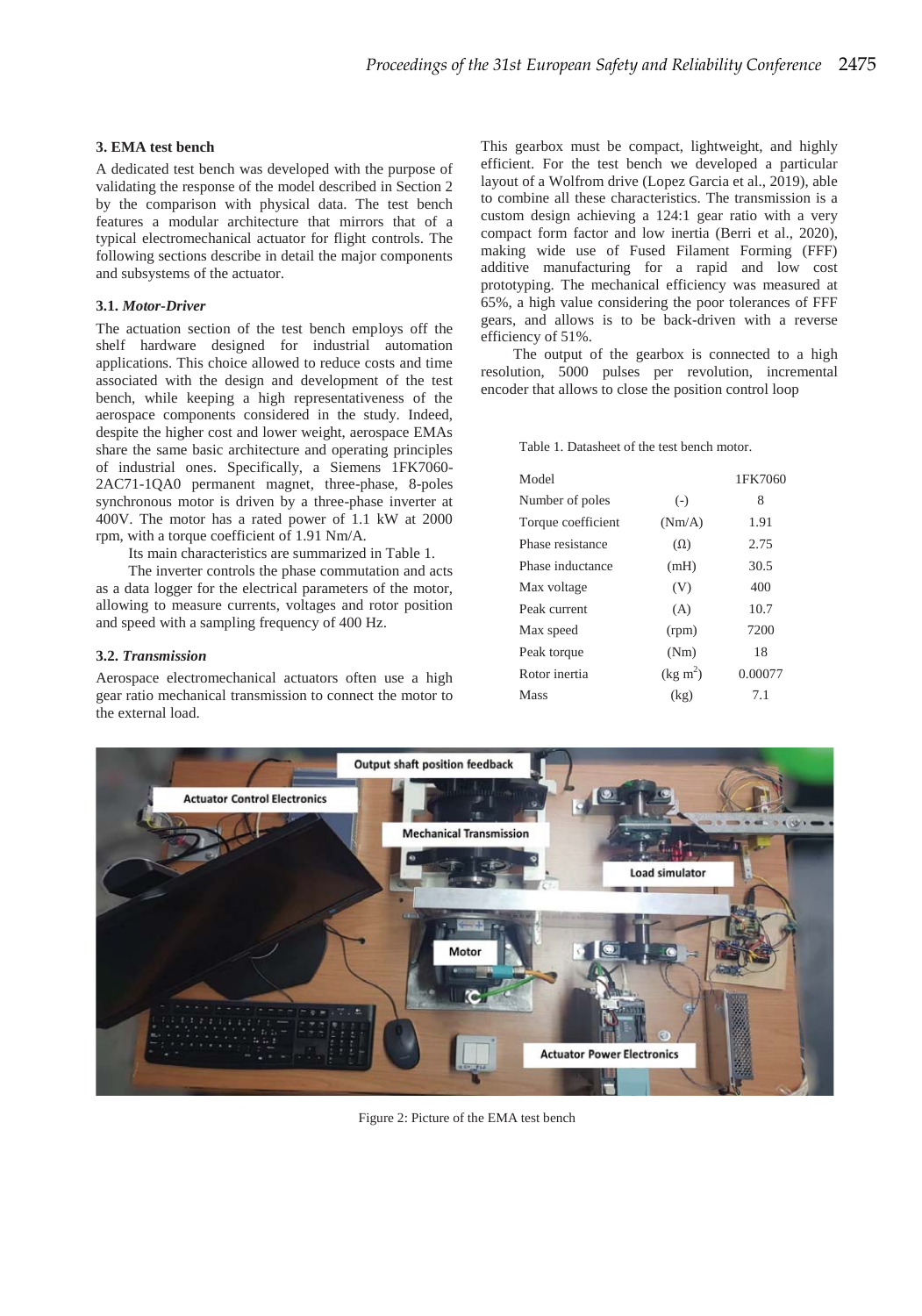# **3.3.** *Load simulator*

To simulate the aerodynamic load on the actuator we employed a disc brake connected able to apply a torque controlled in closed loop. Specifically, the brake calliper assembly is installed on a pair of bearings on the shaft that carries the brake disc. A load cell bounds the rotation of the calliper assembly about the axis of the shaft: as a result, the force measured by the load cell is proportional to the braking torque. As the main transmission of the test bench is not able to transmit the maximum torque of the motor, a secondary, roller-chain transmission connects the motor shaft directly to the brake disc. The gear ratio in this case is limited to 1.48:1, and allows to employ a relatively small brake to simulate a significant load on the motor. A small, hobby-grade servo actuates the brake calliper, driven by a microcontroller that reads the loadcell and allow to apply a repeatable braking torque through a Proportional-Integrative (PI) control loop

## **4. Results**

To validate the response of the EMA model we compared its behavior to that of the physical test bench. We tested step setpoints in speed and position, with and without an external load. The comparison was done in terms of user position and speed, and motor voltage and current for a given command.

#### **4.1.** *Speed Control Mode*

In speed control mode, the actual position of the system is not fed back to the controller. A step setpoint of 300rpm amplitude is compared to the motor speed to compute a current/torque setpoint fed to the motor driver. Figures 3 to 6 compare different key signals measured on the test bench and dynamical model.

Figure 3 shows the speed setpoint (blue curves) and actual speed (red curves) of the motor for the two systems. The response of the test bench is represented with a continuous line, while that of the model is a darker, dashed line. The actuator reaches the speed setpoint in about ten milliseconds, after an overshoot and some damped oscillation.

Figure 4 shows the current component of the PMSM in the quadrature direction, i.e. 90° in advance of the rotor orientation. This current is proportional to the produced torque and is obtained from the phase currents with the Clarke-Park transformations (O'Rourke et al., 2019). The current along the direct axis (i.e. aligned with the rotor) is shown in Figure 5; as this component does not generate any torque, it is usually commanded to zero.

The voltage applied to the motor coils in the quadrature direction is represented in Figure 6: as this test is performed in a no-load condition, the voltage is approximately proportional to motor speed and equal to the back-EMF of the motor.



Figure 3: Commanded and actual speed in speed control mode.



Figure 4: Commanded and actual quadrature current in speed control mode.



Figure 5: Direct current in speed control mode.



Figure 6: Quadrature voltage in speed control mode.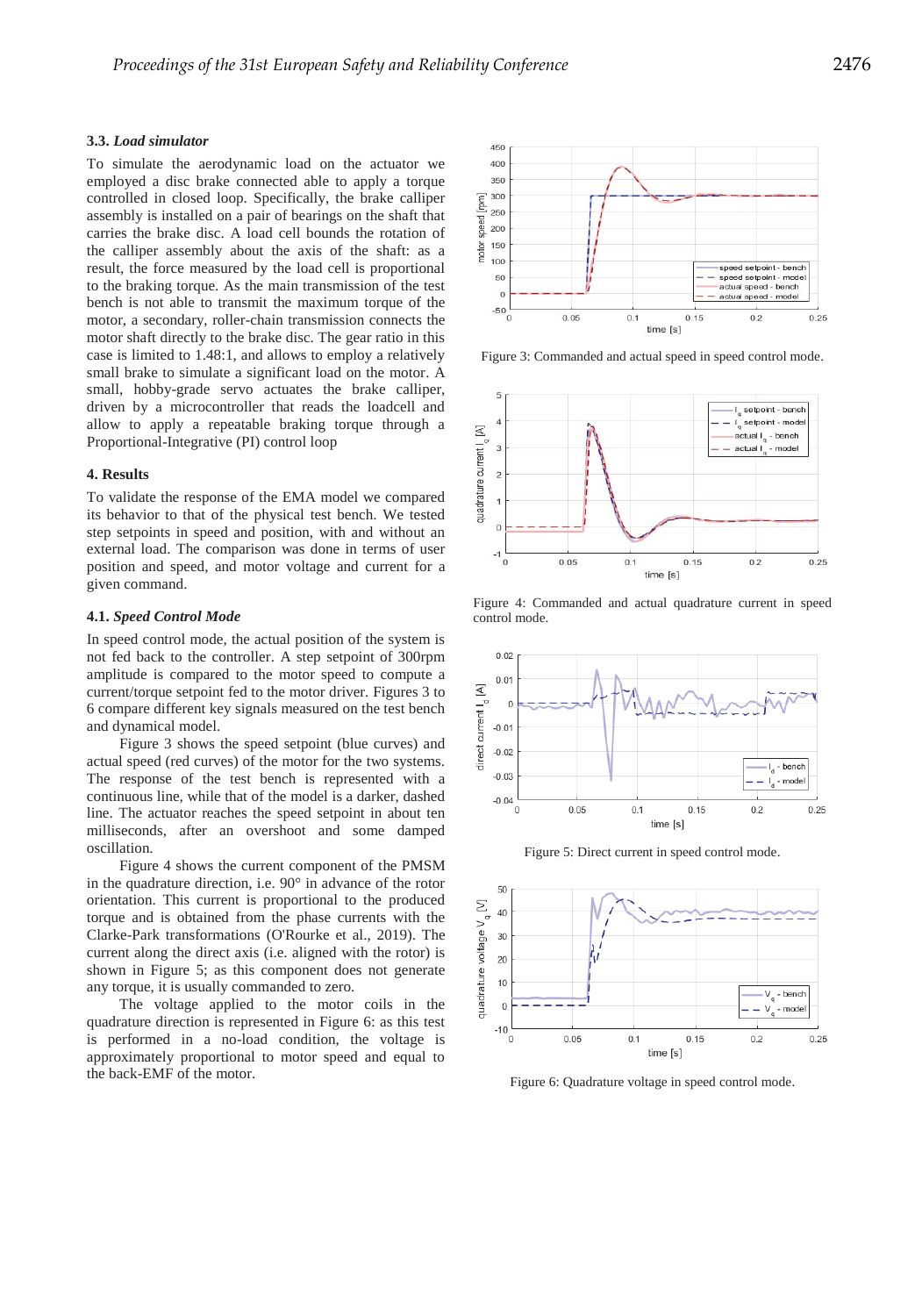The dynamical model is generally able to predict the behaviour of the physical test bench with satisfying accuracy. The speed and quadrature current signals are reproduced with a very small error; a higher discrepancy can be found in the voltage signal, as a result of the simplified current control strategy that replaces the adaptive PI controller of the physical system with a computationally cheaper hysteresis control loop.

## **4.2.** *Position Control Mode*

In position control mode, the setpoint of the actuator is compared to the output speed to compute a speed setpoint through a PID controller. The rest of the control logic works as in the previous case. The specific setpoint signal given to the system is a 60° step on the user axis; the software limitations on maximum speed and acceleration result in the blue curve of Figure 7 as the actual setpoint seen by the controller.

Figure 8 shows that the commanded motor speed is matched accurately both by the system and its model. The overshoot that was visible in Figure 3 is mitigated by the more gradual command.

A small braking torque was produced by the load simulator; as a result, the current has the behaviour shown by Figure 9, where the high frequency ripple reflects the torque ripple produced by a small misalignment of the brake disc. This ripple is slightly undersampled by the brake loadcell of the test bench: then, the model predicts a smaller current ripple amplitude.

Figure 10 and 11 report the direct current and quadrature voltage signals, respectively. Similarly to the previous tests, the model replicates with moderate accuracy the motor voltage, while the direct current is captured with a large error, in particular when the motor speed is high. This behaviour is motivated by the different architectures of the current controllers of the model and test bench: at high speed, the adaptive control law of the test bench differs from the simulation, that is calibrated at low speeds.

#### **5. Conclusions**

A dedicated test bench was developed to validate the accuracy of lumped parameter models of electromechanical flight control actuators. The test bench allows to reproduce the behaviour of an aircraft flight control actuator and to simulate different operational scenarios for the system. It features a modular architecture to ease future upgrades, such as the installation of additional sensors A high fidelity dynamical model of flight control EMAs was compared to the test bench in terms of step response in speed and position control modes. The prediction of the model agrees with the measurements from the test bench with promising accuracy, which is promising for employing the models to collect databases for training of data-driven PHM strategies.

Future developments will include the characterization of the system behaviour in a wider range of conditions, including the simulation of incipient faults of the electrical and mechanical subsystems of the actuator, to validate the model in these conditions, as well as to assess the performance of different PHM methodologies.



Figure 7: Commanded and actual position in position control mode.



Figure 8: Commanded and actual speed in position control mode.



Figure 9: Commanded and actual quadrature current in position control mode.



Figure 10: Direct current in position control mode.